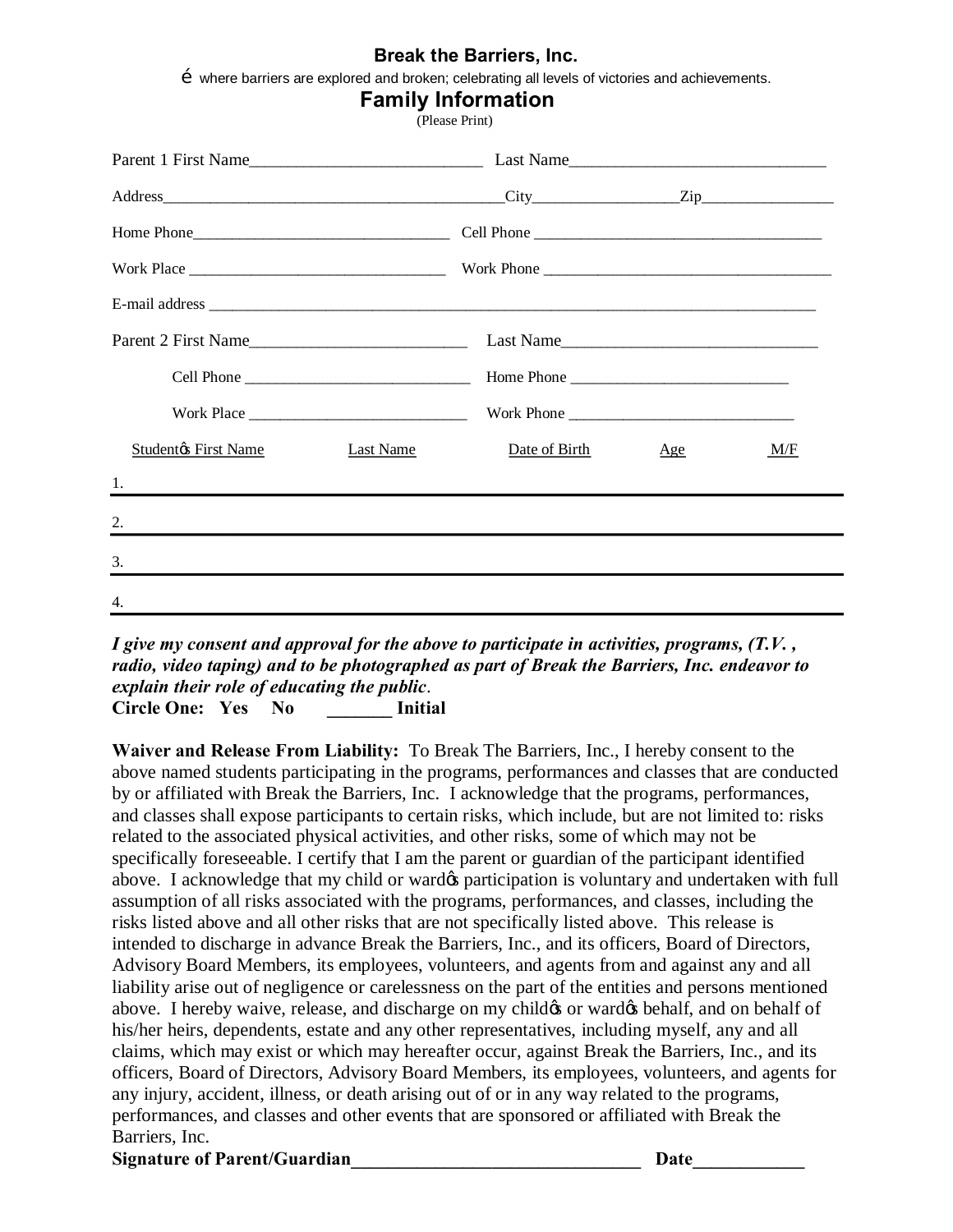### Emergency Medical Authorization

Should it become necessary for my child, ward to have emergency medical treatment while participating in any activities associated or affiliated with Break the Barriers, Inc. (hereafter  $\delta$ BTB $\ddot{o}$ ). I hereby authorize BTB personnel to use their judgment in obtaining emergency medical services. I further authorize any individual selected by BTB personnel to render such emergency medical treatment to my child, ward, as he/she may deem necessary and appropriate. I understand that BTB is not responsible for paying the medical or hospital costs that might be incurred on behalf of child, ward. Consequently, I understand and agree that any and all such costs shall be my sole responsibility.

Signature of Parent/Guardian

| <b>Emergency Contact (Outside of household</b> |  |  |  |
|------------------------------------------------|--|--|--|
|                                                |  |  |  |
|                                                |  |  |  |
|                                                |  |  |  |

 $\Box$  Phone Number

### *Rules Confirmation*

I have read and understand the rules at % Break the Barriers Inc.+ \_\_\_\_\_\_\_\_\_\_\_\_ Initial

'"""""""""""""""""""""""""""""""""""""""""""""""""""""""""""""""""""""""""""""""""

I was referred by or learned about % Treak the Barriers+from:

I would like to be on the mailing list () Yes () No

## **Grant Survey (Optional)**

HOW MANY PEOPLE LIVE IN YOUR HOUSEHOLD? IS THIS A SINGLE PARENT HOUSEHOLD? YES \_\_\_\_ NO \_\_\_\_ IS THERE A DISABILITY IN THE HOUSEHOLD? YES NO

### FAMILY INCOME 6 PLEASE CHECK ONE

- A. 0 TO \$15,000 B. \$15,001 TO \$20,000 \_\_\_\_\_
- C. \$20,001 TO \$25,000 \_\_\_\_\_
- D. \$25,001 TO \$30,000 \_\_\_\_\_
- E. \$30,001 TO \$35,000 \_\_\_\_\_
- F. \$35,001 TO \$40,000 \_\_\_\_\_\_
- G. \$40,001 TO \$45,000 \_\_\_\_\_\_\_
- H. \$45,001 TO \$50,000 \_\_\_\_\_
- I. \$50,001 TO \$60,000 \_\_\_\_\_\_
- $J. \qquad $60,001 \text{ TO } $70,000$
- K.  $$70,001$  TO \$80,000
- L. \$80,001 AND HIGHER

### **Break the Barriers, Inc.**

8555 N. Cedar Avenue Fresno, CA 93720 559-432-6292 Fax: 559-432-5995 Revised 2/22/21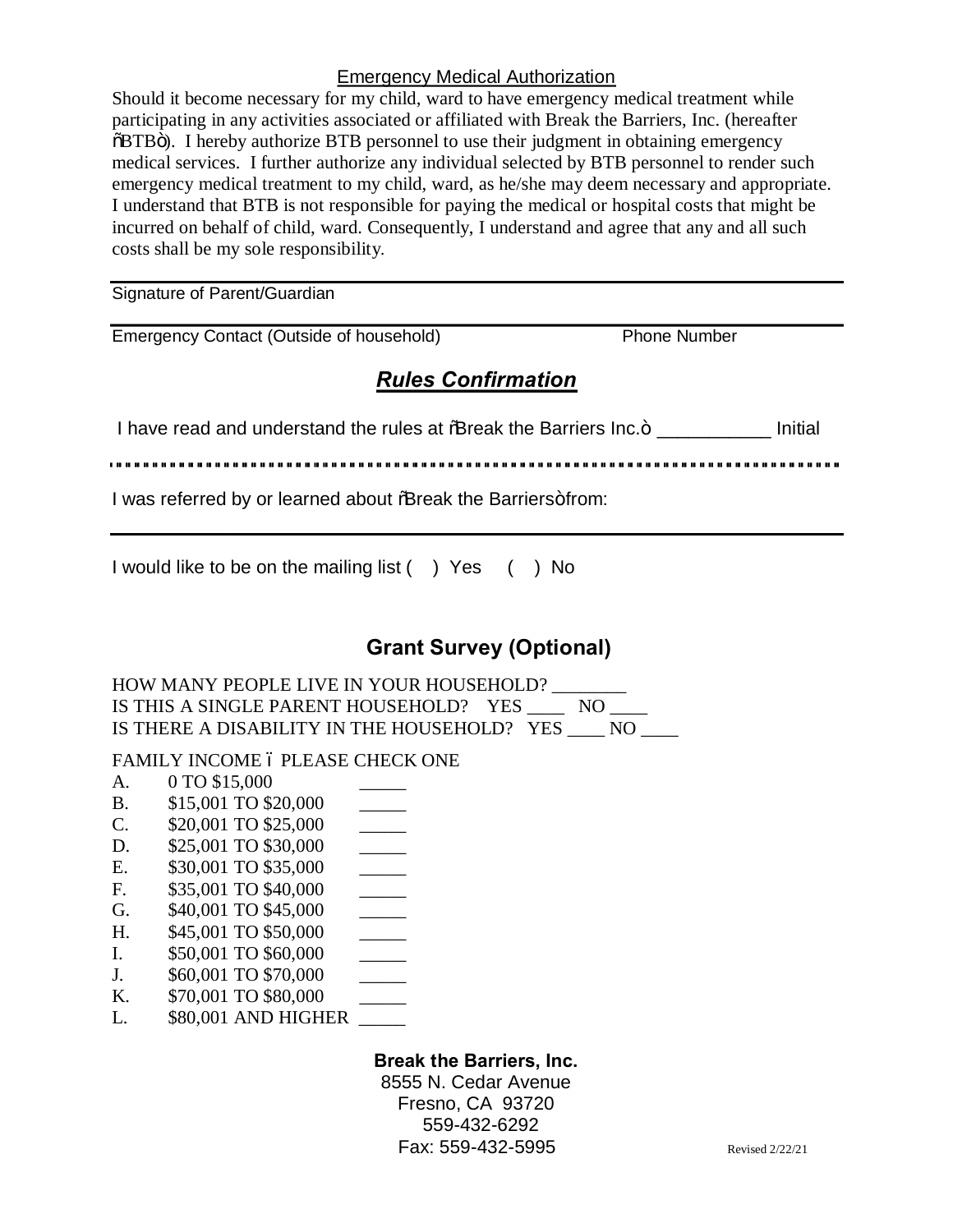|                                                                                                                                                                                                                                                                                                                                                                    |                                                                                  | Account Name                   |
|--------------------------------------------------------------------------------------------------------------------------------------------------------------------------------------------------------------------------------------------------------------------------------------------------------------------------------------------------------------------|----------------------------------------------------------------------------------|--------------------------------|
|                                                                                                                                                                                                                                                                                                                                                                    |                                                                                  | Time<br>Day<br>Type            |
| <b>Students</b>                                                                                                                                                                                                                                                                                                                                                    | Date of Birth                                                                    | (Office use only)              |
|                                                                                                                                                                                                                                                                                                                                                                    | Mo Day Yr                                                                        |                                |
|                                                                                                                                                                                                                                                                                                                                                                    |                                                                                  | Studentos Race: (Please check) |
| Relationship to Student / Check One                                                                                                                                                                                                                                                                                                                                |                                                                                  | __ Caucasian                   |
| <b>Parent</b>                                                                                                                                                                                                                                                                                                                                                      |                                                                                  | __ Asian<br>African/American   |
| <b>Foster Parent with Exparte*</b>                                                                                                                                                                                                                                                                                                                                 |                                                                                  | ____ Hispanic                  |
|                                                                                                                                                                                                                                                                                                                                                                    | Legal Guardian with court papers*                                                | Native American                |
|                                                                                                                                                                                                                                                                                                                                                                    | *Please provide office with documents                                            | Other                          |
|                                                                                                                                                                                                                                                                                                                                                                    | HEALTH HISTORY AND MEDICAL INFORMATION                                           |                                |
|                                                                                                                                                                                                                                                                                                                                                                    |                                                                                  |                                |
| Not aware of any medical problems                                                                                                                                                                                                                                                                                                                                  |                                                                                  |                                |
| Downs Syndrome                                                                                                                                                                                                                                                                                                                                                     | $($ ) yes                                                                        | Date                           |
|                                                                                                                                                                                                                                                                                                                                                                    | Atlanto-axial instability by x-ray () yes<br>$( )$ no                            |                                |
| Paralysis ( ) Yes ( ) No                                                                                                                                                                                                                                                                                                                                           | Explain _______________________________                                          |                                |
| Autism Spectrum                                                                                                                                                                                                                                                                                                                                                    | Asthma/RAD                                                                       |                                |
| Bleeding Issues                                                                                                                                                                                                                                                                                                                                                    | Bone/Joint Problems                                                              |                                |
|                                                                                                                                                                                                                                                                                                                                                                    |                                                                                  |                                |
|                                                                                                                                                                                                                                                                                                                                                                    |                                                                                  |                                |
|                                                                                                                                                                                                                                                                                                                                                                    | Epilepsy <sub>______</sub>                                                       |                                |
|                                                                                                                                                                                                                                                                                                                                                                    | Head Injury_____                                                                 |                                |
|                                                                                                                                                                                                                                                                                                                                                                    | Heat Issues______                                                                |                                |
|                                                                                                                                                                                                                                                                                                                                                                    | Hernia________                                                                   |                                |
|                                                                                                                                                                                                                                                                                                                                                                    | Kidney Problems_______                                                           |                                |
|                                                                                                                                                                                                                                                                                                                                                                    | Serious Accident______________ Date_______                                       |                                |
|                                                                                                                                                                                                                                                                                                                                                                    | Serious Illness__________________ Date_______                                    |                                |
|                                                                                                                                                                                                                                                                                                                                                                    | Recent Contagious Disease_____<br>Medical Excuse for Physical Education_____     |                                |
|                                                                                                                                                                                                                                                                                                                                                                    | ) Yes ( ) No                                                                     |                                |
|                                                                                                                                                                                                                                                                                                                                                                    | Posttraumatic Stress Disorder (PTSD) ______                                      |                                |
|                                                                                                                                                                                                                                                                                                                                                                    | Traumatic Brain Injury (TBI)_____                                                |                                |
|                                                                                                                                                                                                                                                                                                                                                                    | Emotional/Behavior Disorder ______                                               |                                |
|                                                                                                                                                                                                                                                                                                                                                                    | Sensory Processing Disorder ________ Social/Emotional issues _________           |                                |
|                                                                                                                                                                                                                                                                                                                                                                    |                                                                                  |                                |
|                                                                                                                                                                                                                                                                                                                                                                    |                                                                                  |                                |
|                                                                                                                                                                                                                                                                                                                                                                    |                                                                                  |                                |
|                                                                                                                                                                                                                                                                                                                                                                    |                                                                                  |                                |
| Diabetes_____<br>Fainting Spells_______<br>Hearing Difficulty_____<br>Hypothermia______<br>Heart condition____<br>Severe Allergy______<br>Tuberculosis_______<br>Vision Difficulty______<br>Hepatitis________<br>Spina Bifida____________ Shunt (<br>Cerebral Palsy______<br>Touretts Syndrome<br>Anxiety Disorder _______<br>$G$ -Tube $\_\_\_\_\_\_\_\_\_\_\_\_$ |                                                                                  |                                |
|                                                                                                                                                                                                                                                                                                                                                                    | Doctors Release on File______________________ Date______________________________ |                                |

Family Doctor\_\_\_\_\_\_\_\_\_\_\_\_\_\_\_\_\_\_\_\_\_\_\_\_\_\_\_\_\_\_\_\_\_\_\_Phone\_\_\_\_\_\_\_\_\_\_\_\_\_\_\_\_\_\_\_ 2/22/21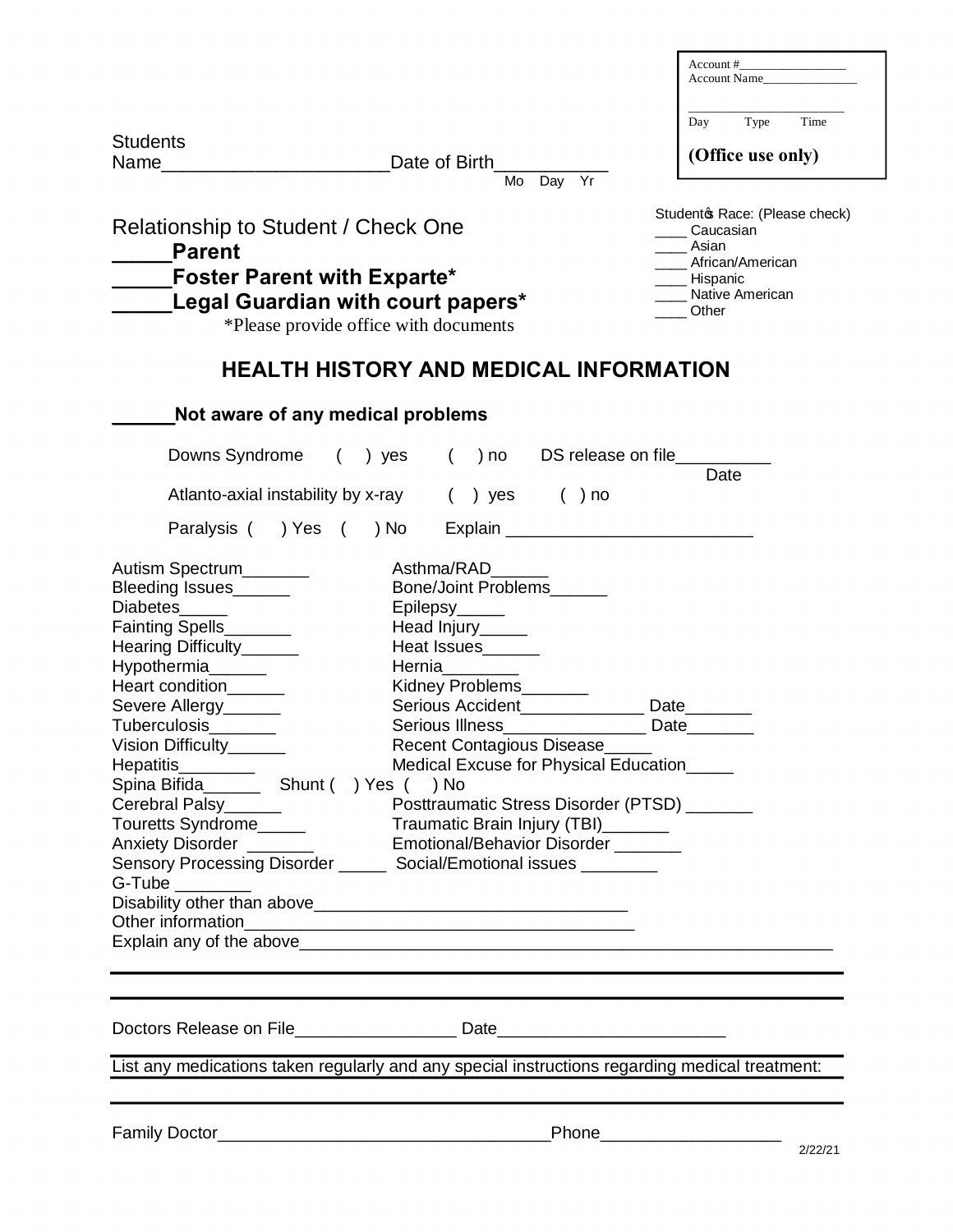# Break the Barriers, Inc.

We thank you for being here and hope that you experience many broken barriers! We love to celebrate all levels of victories and achievements.

# **Payment Information**

Please read carefully – Revised January 19, 2021

- **NO Refunds or Credits on fees paid**
- Monthly fees are due **BEFORE** or by the first day of each month. Fees paid after the 1st are considered late and a \$10.00 late fee will be charged.
- Students will be dropped from class if payment has not been received and the office has not been contacted for payment arrangements.
- Payments can be made over the phone using Visa or MasterCard. Payments may also be set up through your online banking and checks will be sent to BTB each month. *There will be a \$25.00 service charge for all returned checks. Only cash will be accepted to clear a returned check*.
- All students in monthly classes must give a **two week** notice that they are dropping their class. Students have the option of finishing out the current month or stopping the date of the notice with *No Credit* to their account. **There are no refunds or credits on fees paid for students enrolled in semester or session classes.**
- **Due to our large number of students and limited availability – BTB is not able to accommodate make-ups for classes missed.**

Break the Barriers is a Non-Profit Corporation and we need to keep our classes full so that we can retain our staff and accommodate our waiting lists.

BTB does not charge more for the months with five weeks. Those extra days of classes are traded for the major holidays that BTB is closed. BTB is closed one week for Spring Break, Memorial Day, July 4th, Labor Day, Thanksgiving week and one to two weeks in December for Winter Break. We remain open for most Monday holidays, including President's birthdays, Veteran's Day and Martin Luther King's birthday.